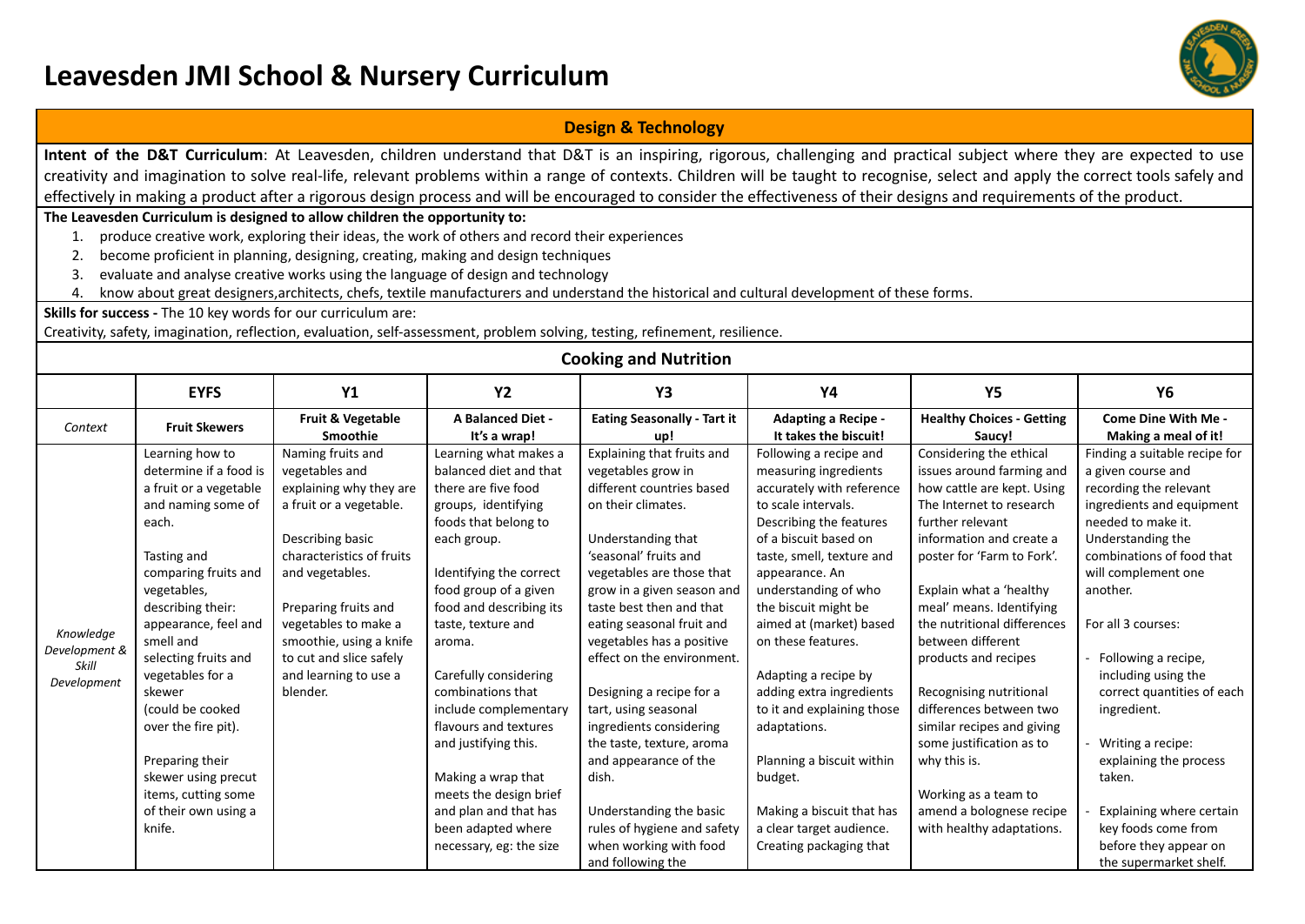|                                        |                                                                                                                                                                                                                                                                                                                  |                                                                                                                                                                                                             | of the ingredients in the<br>wrap                                                                                                                                                                                                               | instructions within a<br>recipe.                                                                                                                                                                                                                                                | complements the<br>biscuit's design                                                                                                                                                                                      | Following a recipe to<br>produce a healthy<br>bolognese sauce,<br>chopping an onion as<br>shown and designing<br>packaging that promotes<br>the ingredients of the<br>bolognese.                                                |                                                                                                                                                                                                                                              |
|----------------------------------------|------------------------------------------------------------------------------------------------------------------------------------------------------------------------------------------------------------------------------------------------------------------------------------------------------------------|-------------------------------------------------------------------------------------------------------------------------------------------------------------------------------------------------------------|-------------------------------------------------------------------------------------------------------------------------------------------------------------------------------------------------------------------------------------------------|---------------------------------------------------------------------------------------------------------------------------------------------------------------------------------------------------------------------------------------------------------------------------------|--------------------------------------------------------------------------------------------------------------------------------------------------------------------------------------------------------------------------|---------------------------------------------------------------------------------------------------------------------------------------------------------------------------------------------------------------------------------|----------------------------------------------------------------------------------------------------------------------------------------------------------------------------------------------------------------------------------------------|
| <b>Building on</b><br>$from \dots$     | The children will<br>have had different<br>levels of exposure to<br>tastes and textures at<br>home - there will,<br>undoubtedly, already<br>be some fussiness.<br>The children's<br>awareness of fruit<br>and vegetables will<br>vary, so this will need<br>addressing.                                          | In EYFS the children will<br>have been exposed to a<br>range of fruit and<br>vegetables and be able<br>to identify and<br>categorise them.                                                                  | In EYFS and Year 1 the<br>children focused on<br>developing knowledge<br>of fruit and vegetables.<br>In Year 1 the children<br>cut and prepared fruit/<br>vegetables for a<br>smoothie - the skills for<br>which will be built on<br>this year, | In Year 2 the children<br>considered flavour<br>combinations and how<br>different textures<br>enhanced or detracted<br>from food.<br>In Year 2 the children also<br>considered how to follow<br>a design brief and how to<br>make adaptations, such as<br>the size of food cut. | In Year 3 the children<br>focused on seasonality<br>and provenance as well<br>as designing a recipe,<br>taking these things into<br>account.                                                                             | In Year 2 the children<br>considered a balanced<br>diet.<br>In LKS2 the children<br>looked at seasonality and<br>provenance to design<br>recipes (3), as well as how<br>to adapt a recipe,<br>including within a budget<br>(4). | All years have been built to<br>Year 6 as the children<br>should understand a<br>healthy diet, food nutrition,<br>hygiene, provenance and<br>seasonality, as well as<br>budgeting.                                                           |
| Moving<br>onto                         | The children will be<br>exploring flavours in<br>Year 1 with<br>smoothies and will<br>also be expected to<br>use knives to prepare<br>their own fruit and<br>vegetables.                                                                                                                                         | In Year 2 the children<br>will be exposed to the<br>other food groups and<br>be able to design their<br>own wrap.<br>In Year 3 the children<br>will consider the<br>seasonality of fruit and<br>vegetables. | In Year 3 the children<br>will again focus on fruit<br>and vegetables,<br>considering their<br>seasonality and<br>provenance.<br>In Year 3 food hygiene<br>will be more of a focus.                                                             | In Year 4 the children will<br>pay greater regard to a<br>recipe, for example<br>considering the budget<br>they have.<br>In Year 4 the children will<br>be expected to make<br>justified choices for<br>adaptations for flavour<br>and ingredients                              | In Year 5 the children will<br>consider making healthy<br>meal choices, taking<br>account of the nutritional<br>value of foods.<br>The children will also<br>begin to consider<br>packaging and design for<br>a product. | In Year 6 the children will<br>be expected to apply all of<br>their knowledge to be<br>able to design a 3 course<br>meal.                                                                                                       | In KS3 the children will<br>(usually) have Food Tech as<br>part of their technology<br>option. The children will be<br>able to use the specialist<br>technology rooms, so<br>exposure to the children's<br>kitchen will prove<br>invaluable. |
| Tier 3<br><b>Technical</b><br>Language | Appearance<br>Compare<br>Feel<br>Fruit<br>Skewer<br>Smell<br>Taste<br>Vegetables                                                                                                                                                                                                                                 | Blender<br>Categorise<br>Characteristics<br>Cut<br>Identify<br>Slice<br>Smoothie                                                                                                                            | Adapt<br>Aroma<br><b>Balanced diet</b><br>Design brief<br>Food groups<br>Ingredients<br>Taste<br>Texture<br>Wrap                                                                                                                                | Environment<br>Food safety<br>Hygiene<br>Provenance<br>Recipe<br>Savoury<br>Seasonality<br>Sweet<br>Tart                                                                                                                                                                        | <b>Biscuit</b><br><b>Budget</b><br>Complements<br>Design<br>Features<br>Market<br>Packaging                                                                                                                              | Bolognese<br><b>Ethical farming</b><br>Healthy choices<br>Nutritional value<br>Sauce                                                                                                                                            | Combinations<br>Plating<br>Suitable<br>Three course meal                                                                                                                                                                                     |
| <b>Key People</b>                      | Raymond Blanc (Provenance and Seasonality)<br>Angela Hartnett (Italian cooking)<br>Nadiya Hussain (Bake Off winner - biscuits)<br>Nathan Outlaw (ethical/ sustainable cooking)<br>Clare Smith (1st Female 3* Michelin Chef)<br>Tom Kerridge/Jamie Oliver (Familiar faces from TV - both focus on healthy eating) |                                                                                                                                                                                                             |                                                                                                                                                                                                                                                 |                                                                                                                                                                                                                                                                                 |                                                                                                                                                                                                                          |                                                                                                                                                                                                                                 |                                                                                                                                                                                                                                              |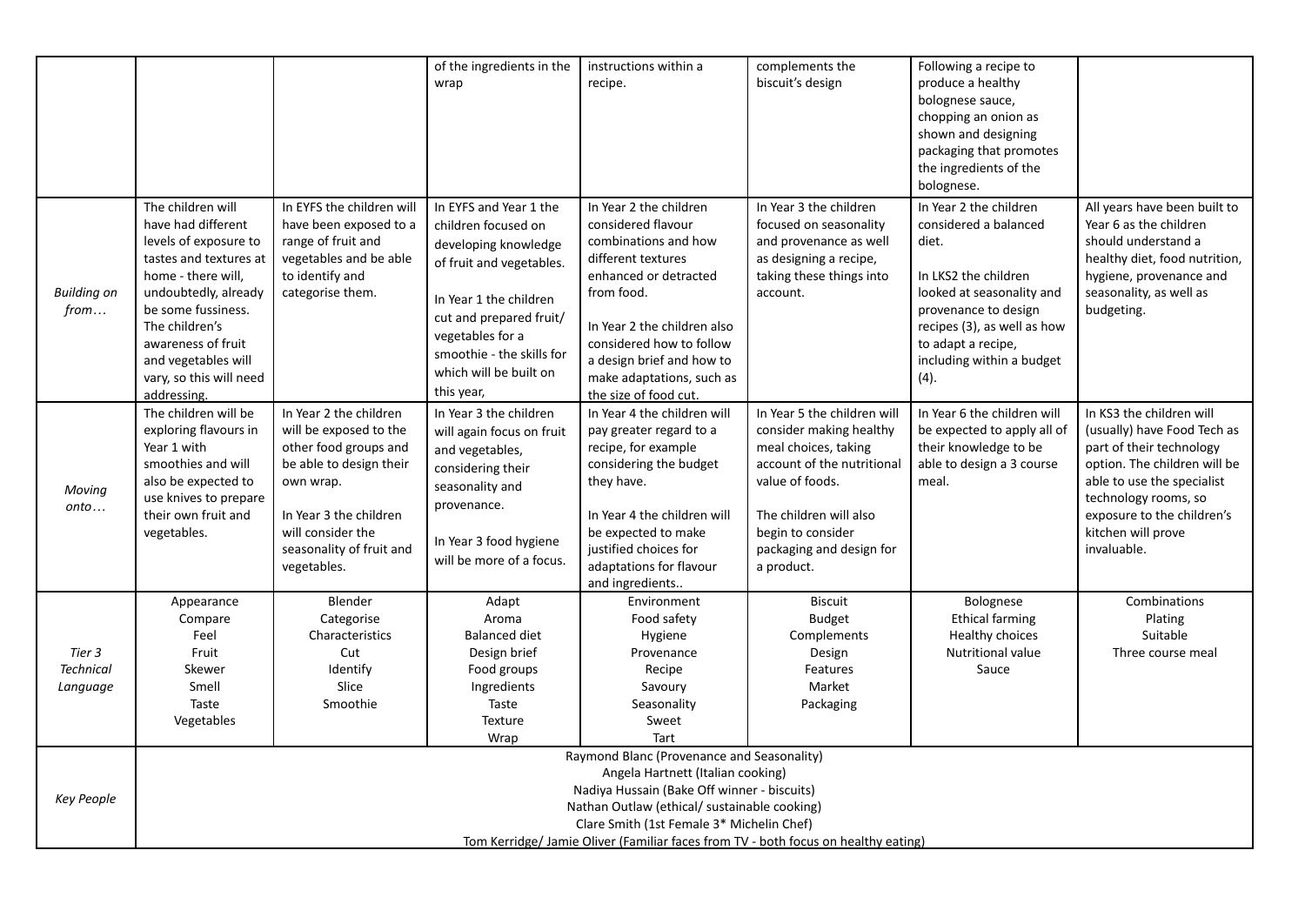# **Leavesden JMI School & Nursery Curriculum**

|                                                    |                                                                                                                                                                                                                                                                                                                                                                                                                                                         |                                                                                                                                                                                                                                                                                                                                                                                                                                                             |                                                                                                                                                                                                                                                                                                                                                                                                                                                                                         | <b>Design &amp; Technology</b>                                                                                                                                                                                                                                                                                                                                                                                                                                                                        |                                                                                                                                                                                                                                                                                                                                                                                                                                                                                                                                    |                                                                                                                                                                                                                                                                                                                                                                                                                                                                            |                                                                                                                                                                                                                                                                                                                                                                                                                                                                                                                       |
|----------------------------------------------------|---------------------------------------------------------------------------------------------------------------------------------------------------------------------------------------------------------------------------------------------------------------------------------------------------------------------------------------------------------------------------------------------------------------------------------------------------------|-------------------------------------------------------------------------------------------------------------------------------------------------------------------------------------------------------------------------------------------------------------------------------------------------------------------------------------------------------------------------------------------------------------------------------------------------------------|-----------------------------------------------------------------------------------------------------------------------------------------------------------------------------------------------------------------------------------------------------------------------------------------------------------------------------------------------------------------------------------------------------------------------------------------------------------------------------------------|-------------------------------------------------------------------------------------------------------------------------------------------------------------------------------------------------------------------------------------------------------------------------------------------------------------------------------------------------------------------------------------------------------------------------------------------------------------------------------------------------------|------------------------------------------------------------------------------------------------------------------------------------------------------------------------------------------------------------------------------------------------------------------------------------------------------------------------------------------------------------------------------------------------------------------------------------------------------------------------------------------------------------------------------------|----------------------------------------------------------------------------------------------------------------------------------------------------------------------------------------------------------------------------------------------------------------------------------------------------------------------------------------------------------------------------------------------------------------------------------------------------------------------------|-----------------------------------------------------------------------------------------------------------------------------------------------------------------------------------------------------------------------------------------------------------------------------------------------------------------------------------------------------------------------------------------------------------------------------------------------------------------------------------------------------------------------|
|                                                    |                                                                                                                                                                                                                                                                                                                                                                                                                                                         |                                                                                                                                                                                                                                                                                                                                                                                                                                                             |                                                                                                                                                                                                                                                                                                                                                                                                                                                                                         |                                                                                                                                                                                                                                                                                                                                                                                                                                                                                                       | Intent of the D&T Curriculum: At Leavesden, children understand that D&T is an inspiring, rigorous, challenging and practical subject where they are expected to use<br>creativity and imagination to solve real-life, relevant problems within a range of contexts. Children will be taught to recognise, select and apply the correct tools safely and<br>effectively in making a product after a rigorous design process and will be encouraged to consider the effectiveness of their designs and requirements of the product. |                                                                                                                                                                                                                                                                                                                                                                                                                                                                            |                                                                                                                                                                                                                                                                                                                                                                                                                                                                                                                       |
| 5.<br>6.<br>7.                                     |                                                                                                                                                                                                                                                                                                                                                                                                                                                         | The Leavesden Curriculum is designed to allow children the opportunity to:<br>Skills for success - The 10 key words for our curriculum are:                                                                                                                                                                                                                                                                                                                 | produce creative work, exploring their ideas, the work of others and record their experiences<br>become proficient in planning, designing, creating, making and design techniques<br>evaluate and analyse creative works using the language of design and technology                                                                                                                                                                                                                    |                                                                                                                                                                                                                                                                                                                                                                                                                                                                                                       | know about great designers, architects, chefs, textile manufacturers and understand the historical and cultural development of these forms.                                                                                                                                                                                                                                                                                                                                                                                        |                                                                                                                                                                                                                                                                                                                                                                                                                                                                            |                                                                                                                                                                                                                                                                                                                                                                                                                                                                                                                       |
|                                                    |                                                                                                                                                                                                                                                                                                                                                                                                                                                         |                                                                                                                                                                                                                                                                                                                                                                                                                                                             |                                                                                                                                                                                                                                                                                                                                                                                                                                                                                         | Creativity, safety, imagination, reflection, evaluation, self-assessment, problem solving, testing, refinement, resilience.<br><b>Construction</b>                                                                                                                                                                                                                                                                                                                                                    |                                                                                                                                                                                                                                                                                                                                                                                                                                                                                                                                    |                                                                                                                                                                                                                                                                                                                                                                                                                                                                            |                                                                                                                                                                                                                                                                                                                                                                                                                                                                                                                       |
|                                                    |                                                                                                                                                                                                                                                                                                                                                                                                                                                         |                                                                                                                                                                                                                                                                                                                                                                                                                                                             |                                                                                                                                                                                                                                                                                                                                                                                                                                                                                         | This unit works well with children's books/ stories as a stimuli                                                                                                                                                                                                                                                                                                                                                                                                                                      |                                                                                                                                                                                                                                                                                                                                                                                                                                                                                                                                    |                                                                                                                                                                                                                                                                                                                                                                                                                                                                            |                                                                                                                                                                                                                                                                                                                                                                                                                                                                                                                       |
|                                                    | <b>EYFS</b>                                                                                                                                                                                                                                                                                                                                                                                                                                             | <b>Y1</b>                                                                                                                                                                                                                                                                                                                                                                                                                                                   | <b>Y2</b>                                                                                                                                                                                                                                                                                                                                                                                                                                                                               | Y3                                                                                                                                                                                                                                                                                                                                                                                                                                                                                                    | <b>Y4</b>                                                                                                                                                                                                                                                                                                                                                                                                                                                                                                                          | <b>Y5</b>                                                                                                                                                                                                                                                                                                                                                                                                                                                                  | <b>Y6</b>                                                                                                                                                                                                                                                                                                                                                                                                                                                                                                             |
| Context                                            | <b>Structures</b><br>Look at that building                                                                                                                                                                                                                                                                                                                                                                                                              | <b>Windmills</b><br><b>Willie the Windmill</b>                                                                                                                                                                                                                                                                                                                                                                                                              | <b>Baby Bear's Chair</b><br><b>Goldilocks</b>                                                                                                                                                                                                                                                                                                                                                                                                                                           | <b>Castles</b><br><b>Usborne See Inside Castle</b>                                                                                                                                                                                                                                                                                                                                                                                                                                                    | <b>Pavilions</b><br>Iggy Peck & The<br><b>Mysterious Mansion</b>                                                                                                                                                                                                                                                                                                                                                                                                                                                                   | <b>Bridges</b><br><b>Rosie Revere Engineer</b>                                                                                                                                                                                                                                                                                                                                                                                                                             | Playgrounds<br>Iggy Peck Architect                                                                                                                                                                                                                                                                                                                                                                                                                                                                                    |
| Knowledge<br>Development &<br>Skill<br>Development | Describing the<br>purpose of a given<br>structure and<br>including individual<br>preferences and<br>requirements within<br>a design.<br>Making a stable<br>structure - following<br>instructions.<br>Knowing that the<br>shape of materials<br>can be changed to<br>improve the strength<br>and stiffness of<br>structures and that<br>cylinders are a strong<br>type of structure.<br>Evaluating the<br>structure according<br>to the design criteria, | Identifying and<br>articulating some<br>features and a design<br>that would appeal to<br>the character within a<br>given story.<br>Making strong and<br>stable structures from<br>card, tape and glue<br>which will eventually<br>support the turbine.<br>Articulating historical<br>and contemporary uses<br>of windmills and cutting<br>and assembling<br>components with<br>accuracy.<br>Making functioning<br>turbines and axles<br>which are assembled | Identifying<br>man-made/natural<br>structures.<br>Contributing to<br>discussions. Identifying<br>stable and unstable<br>structural shapes.<br>Identifying features that<br>make a chair stable.<br>Explaining the definition<br>of strength. Identifying<br>the strongest and<br>weakest shape and part<br>of a structure. Making<br>and testing a structure.<br>Working independently<br>to use the materials as<br>demonstrated to begin<br>to make a stable<br>structure. Explaining | Drawing a simple castle<br>that includes the most<br>common features and<br>labelling the drawing.<br>Identifying specific details<br>of the design, eg:<br>materials, colours.<br>Designing a castle in<br>detail, incorporating basic<br>features as well as other<br>useful features specific to<br>the person or purpose<br>they're designing for.<br>Constructing a range of 3D<br>geometric shapes using a<br>net by:<br>Cutting along the bold<br>lines.<br>Folding along the<br>dotted lines. | Producing a range of free<br>standing frame structures<br>of different shapes and<br>sizes.<br>Designing a pavilion that is<br>strong, stable and<br>aesthetically pleasing,<br>including a range of<br>materials to create a<br>desired effect.<br>Selecting appropriate<br>materials and<br>construction techniques<br>to create a stable,<br>free-standing frame<br>structure for the pavilion<br>which clearly reflects the<br>design.<br>Experimenting with a wide<br>range of materials and                                  | Articulating the<br>definition of 'tension and<br>compression' and<br>identifying stronger and<br>weaker shapes and<br>points where structures<br>typically failed.<br>Articulating the<br>difference between<br>beam, arch, truss and<br>suspension bridges and<br>making an accurate and<br>well constructed truss<br>bridge, explaining where<br>some bridges are<br>stronger or weaker than<br>others.<br>Independently<br>measuring and marking<br>out wood and using | Clearly communicating a<br>wide range of imaginative<br>ideas and more<br>sophisticated use of<br>structures in the designs,<br>using own experiences and<br>peer evaluation to improve<br>them.<br>Making roughly three<br>different structures from<br>their plans using the<br>materials available.<br>Completing their<br>structures, improving on<br>the quality of making and<br>applying cladding to a few<br>areas.<br>Securing the apparatus to a<br>base and making a range of<br>landscape features from a |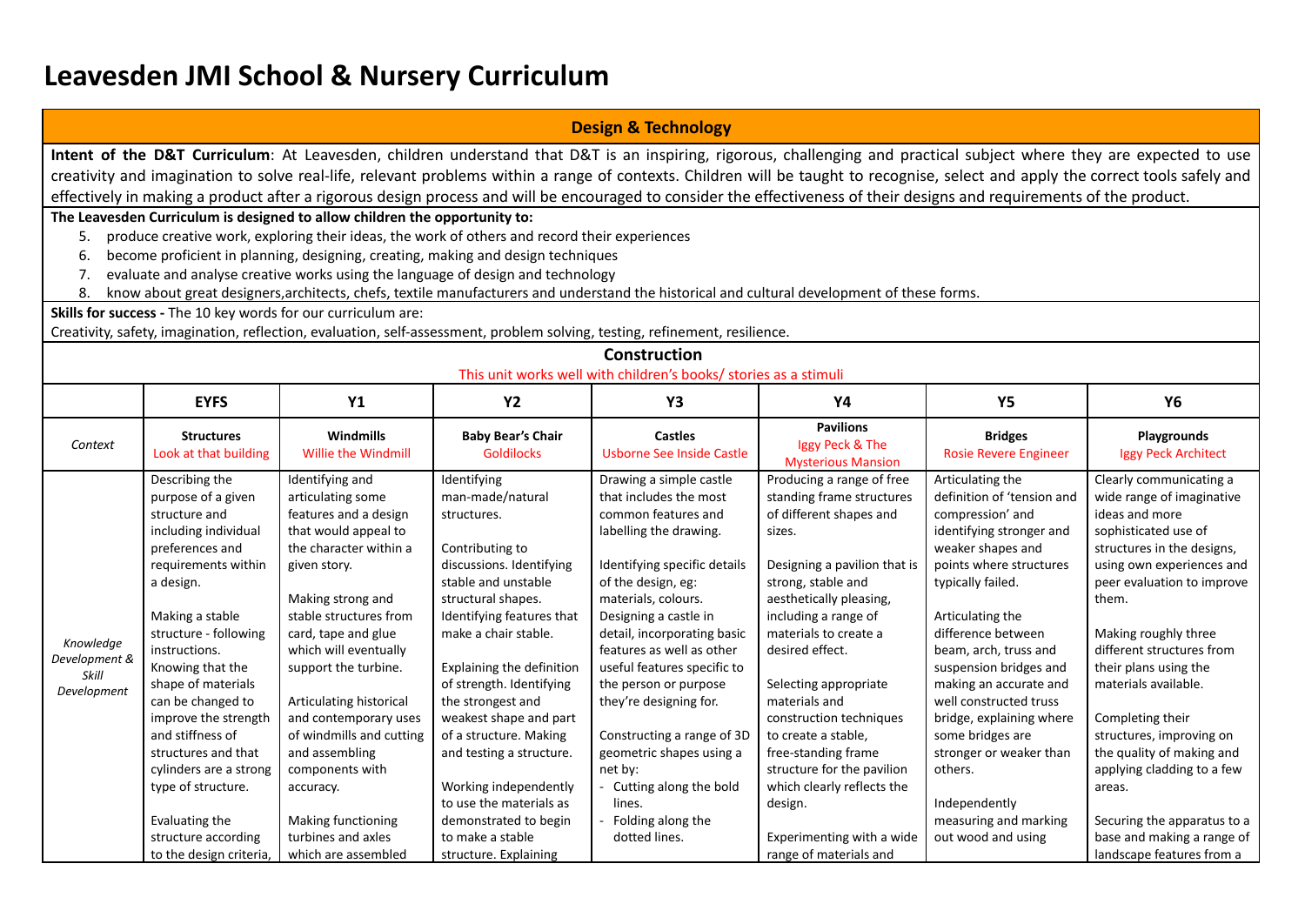|                                        | testing it's strength<br>and stability and<br>reinforcing it if<br>necessary.                                                                                     | into the main<br>supporting structure.<br>Identifying what is good<br>about the structure and<br>what could be done<br>better. | how their ideas would<br>be suitable for the given<br>brief.<br>Producing a model that<br>satisfies the given brief,<br>using the appropriate<br>materials and<br>construction techniques<br>and explaining how they<br>made it strong, stiff and<br>stable. | - Keeping the tabs the<br>correct size.<br>Making crisp folded<br>edges.<br>Gluing securely to<br>assemble the geometric<br>shape.<br>Building a complex<br>structure from simple<br>geometric shapes.<br>Justify design decisions<br>and identifying ways to<br>improve own work.<br>Evaluating own work and<br>the work of others in<br>relation to the original<br>design. | techniques to create and<br>attach cladding which has<br>strong links to the theme<br>as well as creating a blend<br>with the surrounding<br>landscape. | correct techniques to cut<br>it safely.<br>Evaluating the success of<br>the bridge, making<br>improvements and<br>reinforcements as<br>necessary         | range of materials which<br>enhance the apparatus.                                                                                                                                                  |
|----------------------------------------|-------------------------------------------------------------------------------------------------------------------------------------------------------------------|--------------------------------------------------------------------------------------------------------------------------------|--------------------------------------------------------------------------------------------------------------------------------------------------------------------------------------------------------------------------------------------------------------|-------------------------------------------------------------------------------------------------------------------------------------------------------------------------------------------------------------------------------------------------------------------------------------------------------------------------------------------------------------------------------|---------------------------------------------------------------------------------------------------------------------------------------------------------|----------------------------------------------------------------------------------------------------------------------------------------------------------|-----------------------------------------------------------------------------------------------------------------------------------------------------------------------------------------------------|
| <b>Building on</b><br>from $\dots$     | Before coming to<br>school the children<br>will have<br>experienced LEgo/<br>Duplo and other<br>opportunities to<br>build and create.                             | In EYFS the children<br>looked at how to<br>construct a stable<br>structure.                                                   | In Year 1 the children<br>learned how to make<br>strong and stable<br>structures, considering<br>how they could be<br>improved.                                                                                                                              | In Year 2 the children<br>learned to work from a<br>specific design brief.                                                                                                                                                                                                                                                                                                    | In Year 3 the children<br>created designs from<br>which to work and to be<br>able to judge their final<br>model against this design.                    | In Year 4 the children<br>considered the<br>aesthetics of their<br>design, ensuring that<br>their piece blended into<br>the landscape.                   | In Year 5 the children<br>considered the different<br>ways in which to<br>strengthen and improve a<br>design, using<br>reinforcements.                                                              |
| Moving<br>onto                         | In Year 1 the children<br>will construct an<br>object (windmill) for<br>a purpose where<br>assembly is required.                                                  | In Year 2 the children<br>will operate from a<br>design brief, testing<br>their ideas before<br>completing a model.            | In Year 3 the children<br>will begin to sketch<br>designs before making<br>them, evaluating the<br>end product against<br>their original designs.                                                                                                            | In Year 4 the children will<br>consider the aesthetics of<br>their design and will<br>experiment with<br>materials.                                                                                                                                                                                                                                                           | In Year 5 the children will<br>consider the concept of<br>tension and compression,<br>being able to evaluate and<br>improve designs.                    | In Year 6 the children will<br>be applying all of their<br>previous learning to be<br>able to design and make<br>a range of pieces for a<br>given brief. | In KS3 the children will<br>(usually) have 'Resistant<br>Materials' as part of their<br>technology option. The<br>children will be able to use<br>the specialist technology<br>rooms and equipment. |
| Tier 3<br><b>Technical</b><br>Language | Cylinder<br>Design<br>Evaluate<br>Preference<br>Purpose<br>Stability<br>Strength<br>Structure<br>Test                                                             | Assemble<br>Axles<br>Components<br>Contemporary<br>Features<br>Historical<br>Support Structure<br>Turbines                     | Design brief<br>Explain<br>Man-made structures<br>Model<br>Natural structures<br><b>Stiff</b><br>Strength<br>Techniques                                                                                                                                      | 3D shapes<br>Complex structure<br>Geometric shapes<br>Justify<br>Sketch<br>Specific                                                                                                                                                                                                                                                                                           | Aesthetics<br>Blend<br>Cladding<br>Effect<br>Frame structure<br>Free standing<br>Landscape<br>Pavilion<br>Plan                                          | Arch<br>Beam<br><b>Bridge</b><br>Compression<br>Reinforcements<br><b>Suspension Bridge</b><br>Tension<br><b>Truss</b>                                    | Apparatus<br>Imaginative<br>Sophisticated                                                                                                                                                           |
| <b>Key People</b>                      | Norman Foster (The Gherkin, Millennium Bridge)<br>Zaha Hadid (Female, British Iraqi)<br>Santiago Calatrava (Spanish designer of sculptural bridges and buildings) |                                                                                                                                |                                                                                                                                                                                                                                                              |                                                                                                                                                                                                                                                                                                                                                                               |                                                                                                                                                         |                                                                                                                                                          |                                                                                                                                                                                                     |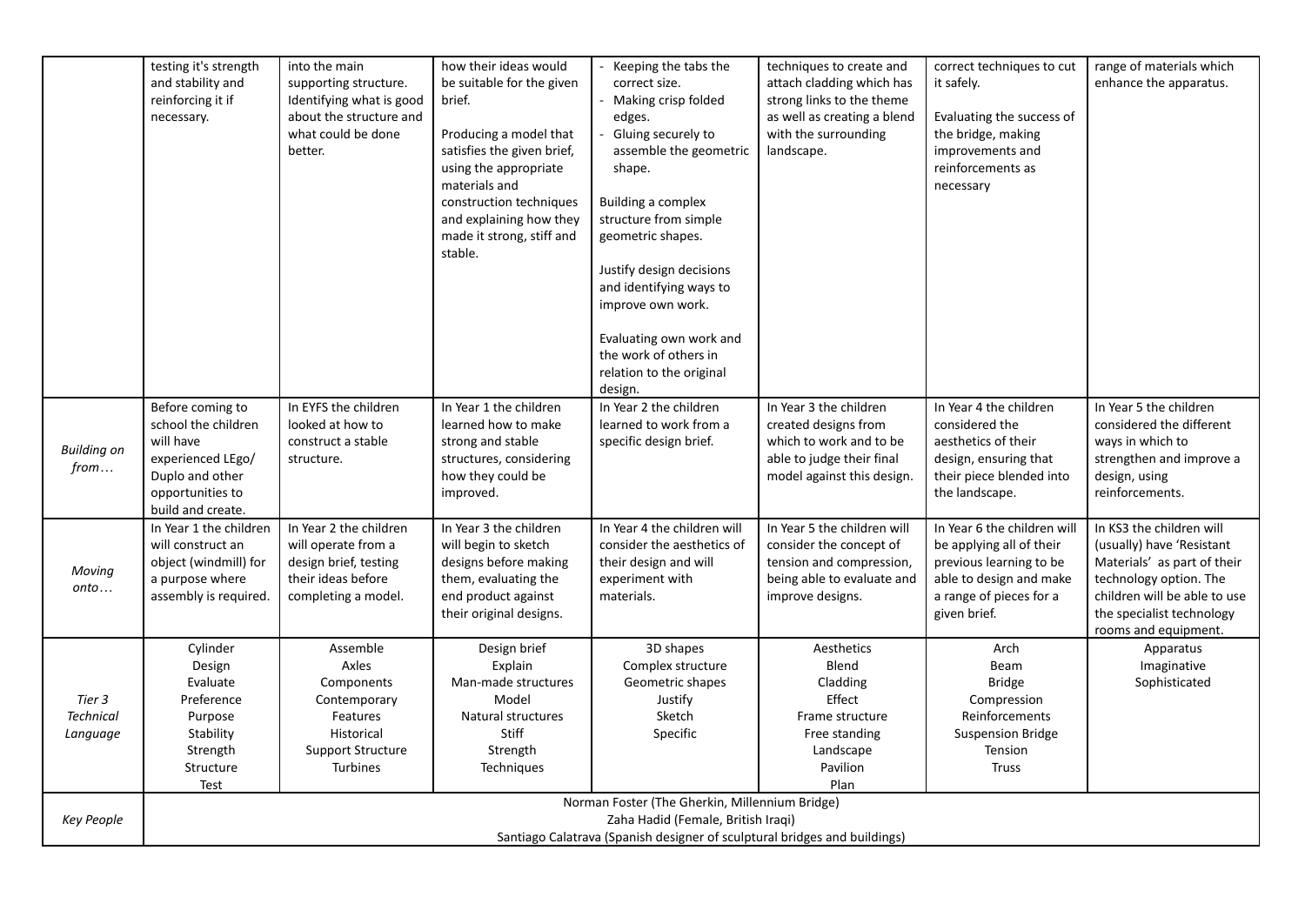## **Leavesden JMI School & Nursery Curriculum**

## **Design & Technology**

**Intent of the D&T Curriculum**: At Leavesden, children understand that D&T is an inspiring, rigorous, challenging and practical subject where they are expected to use creativity and imagination to solve real-life, relevant problems within a range of contexts. Children will be taught to recognise, select and apply the correct tools safely and effectively in making a product after a rigorous design process and will be encouraged to consider the effectiveness of their designs and requirements of the product.

#### **The Leavesden Curriculum is designed to allow children the opportunity to:**

1) produce creative work, exploring their ideas, the work of others and record their experiences

2) become proficient in planning, designing, creating, making and design techniques

3) evaluate and analyse creative works using the language of design and technology

4) know about great designers,architects, chefs, textile manufacturers and understand the historical and cultural development of these forms.

**Skills for success -** The 10 key words for our curriculum are:

Creativity, safety, imagination, reflection, evaluation, self-assessment, problem solving, testing, refinement, resilience.

|                                                    | <b>Textiles</b>                                                                                                                                                                                                                                                           |                                                                                                                                                                                                                                                                                                                                                                                                                                                                                                        |                                                                                                                                                                                                                                                                                                                                                                                                                                                                   |                                                                                                                                                                                                                                                                                                                                                                                                                                                         |                                                                                                                                                                                                                                                                                                                                                                                                                                                                                |                                                                                                                                                                                                                                                                                                                                                                                                                                                                                                                                    |                                                                                                                                                                                                                                                                                                                                                                                                                                                                                                            |  |  |
|----------------------------------------------------|---------------------------------------------------------------------------------------------------------------------------------------------------------------------------------------------------------------------------------------------------------------------------|--------------------------------------------------------------------------------------------------------------------------------------------------------------------------------------------------------------------------------------------------------------------------------------------------------------------------------------------------------------------------------------------------------------------------------------------------------------------------------------------------------|-------------------------------------------------------------------------------------------------------------------------------------------------------------------------------------------------------------------------------------------------------------------------------------------------------------------------------------------------------------------------------------------------------------------------------------------------------------------|---------------------------------------------------------------------------------------------------------------------------------------------------------------------------------------------------------------------------------------------------------------------------------------------------------------------------------------------------------------------------------------------------------------------------------------------------------|--------------------------------------------------------------------------------------------------------------------------------------------------------------------------------------------------------------------------------------------------------------------------------------------------------------------------------------------------------------------------------------------------------------------------------------------------------------------------------|------------------------------------------------------------------------------------------------------------------------------------------------------------------------------------------------------------------------------------------------------------------------------------------------------------------------------------------------------------------------------------------------------------------------------------------------------------------------------------------------------------------------------------|------------------------------------------------------------------------------------------------------------------------------------------------------------------------------------------------------------------------------------------------------------------------------------------------------------------------------------------------------------------------------------------------------------------------------------------------------------------------------------------------------------|--|--|
|                                                    | <b>EYFS</b>                                                                                                                                                                                                                                                               | <b>Y1</b>                                                                                                                                                                                                                                                                                                                                                                                                                                                                                              | <b>Y2</b>                                                                                                                                                                                                                                                                                                                                                                                                                                                         | Y3                                                                                                                                                                                                                                                                                                                                                                                                                                                      | <b>Y4</b>                                                                                                                                                                                                                                                                                                                                                                                                                                                                      | <b>Y5</b>                                                                                                                                                                                                                                                                                                                                                                                                                                                                                                                          | <b>Y6</b>                                                                                                                                                                                                                                                                                                                                                                                                                                                                                                  |  |  |
| Context                                            | <b>Square Patterns</b>                                                                                                                                                                                                                                                    | <b>Puppets</b>                                                                                                                                                                                                                                                                                                                                                                                                                                                                                         | <b>Pouches</b>                                                                                                                                                                                                                                                                                                                                                                                                                                                    | <b>Cushions</b>                                                                                                                                                                                                                                                                                                                                                                                                                                         | <b>Fastenings</b>                                                                                                                                                                                                                                                                                                                                                                                                                                                              | <b>Stuffed Toys</b>                                                                                                                                                                                                                                                                                                                                                                                                                                                                                                                | <b>Waistcoats</b>                                                                                                                                                                                                                                                                                                                                                                                                                                                                                          |  |  |
| Knowledge<br>Development &<br>Skill<br>Development | Joining fabrics<br>together using<br>different techniques;<br>pinning, stapling and<br>taping or gluing.<br>Using a template to<br>cut out fabrics.<br>Joining two fabrics<br>together carefully and<br>accurately.<br>To embellish a design<br>using joining<br>methods. | Joining fabrics together<br>using staples, pins or<br>glue, deciding which<br>method is most suited<br>for their desired<br>outcome.<br>Designing a puppet that<br>reflects a chosen<br>character and using a<br>template, cutting with<br>accuracy.<br>Joining the two puppets'<br>faces together as one,<br>aligning the two pieces<br>of fabric.<br>Adapting a design to<br>decorate a puppet so<br>that it represents a<br>chosen character which<br>features a range and/or<br>quality of joining | Threading a needle,<br>sewing a straight running<br>stitch with evenly sized<br>stitches and<br>understanding that both<br>ends of the thread must<br>be knotted.<br>Preparing and neatly<br>cutting the fabric,<br>pinning the fabric<br>accurately and designing<br>a pouch.<br>Sewing a running stitch<br>to join the two pieces of<br>fabric together.<br>Decorating the pouch<br>using the materials<br>provided to accurately<br>replicate the design plan. | Using a neat and<br>considered cross stitch to<br>join an appliqué patch to<br>another fabric and<br>attempt reverse appliqué.<br>Designing a cushion,<br>considering how the<br>different elements will<br>work together and neatly<br>cutting the template for a<br>cushion.<br>Using cross stitch and<br>appliqué to decorate a<br>cushion face.<br>Making a cushion that<br>includes appliqué and<br>cross stitch to closely<br>match their design. | Identifying the features,<br>benefits and disadvantages<br>of a range of fastening<br>types and to justify why<br>one type may be more<br>suitable than another type<br>for a specific purpose.<br>Writing design criteria and<br>designing a sleeve that<br>matches this criteria,<br>including a fastening of<br>some kind and explaining<br>their choices.<br>Making a template for a<br>pencil case.<br>Assembling the case,<br>sewing with a stitch of<br>their choosing. | Designing a stuffed toy<br>considering the main<br>component shapes<br>required and creating an<br>appropriate template.<br>Joining two pieces of<br>fabric using blanket<br>stitch and neatly cutting<br>out their fabric.<br>Using appliqué or<br>decorative stitching to<br>decorate the front of the<br>stuffed toy.<br>Using blanket stitch to<br>assemble the stuffed toy,<br>repairing when needed<br>and identifying what<br>worked well as well as<br>areas for improvement.<br>Understand the huge<br>amount of clothing | Considering a range of<br>factors in their design<br>criteria and creating a<br>waistcoat design based<br>on this, annotating the<br>designs.<br>Using a template to mark<br>and cut out the panels for<br>the waistcoat, neatly and<br>accurately.<br>Using a strong running<br>stitch to join fabric to<br>make a functional<br>waistcoat and tying<br>strong knots to secure<br>the thread in place.<br>Attaching a secure<br>fastening, and decorative<br>objects and evaluating<br>the final product. |  |  |